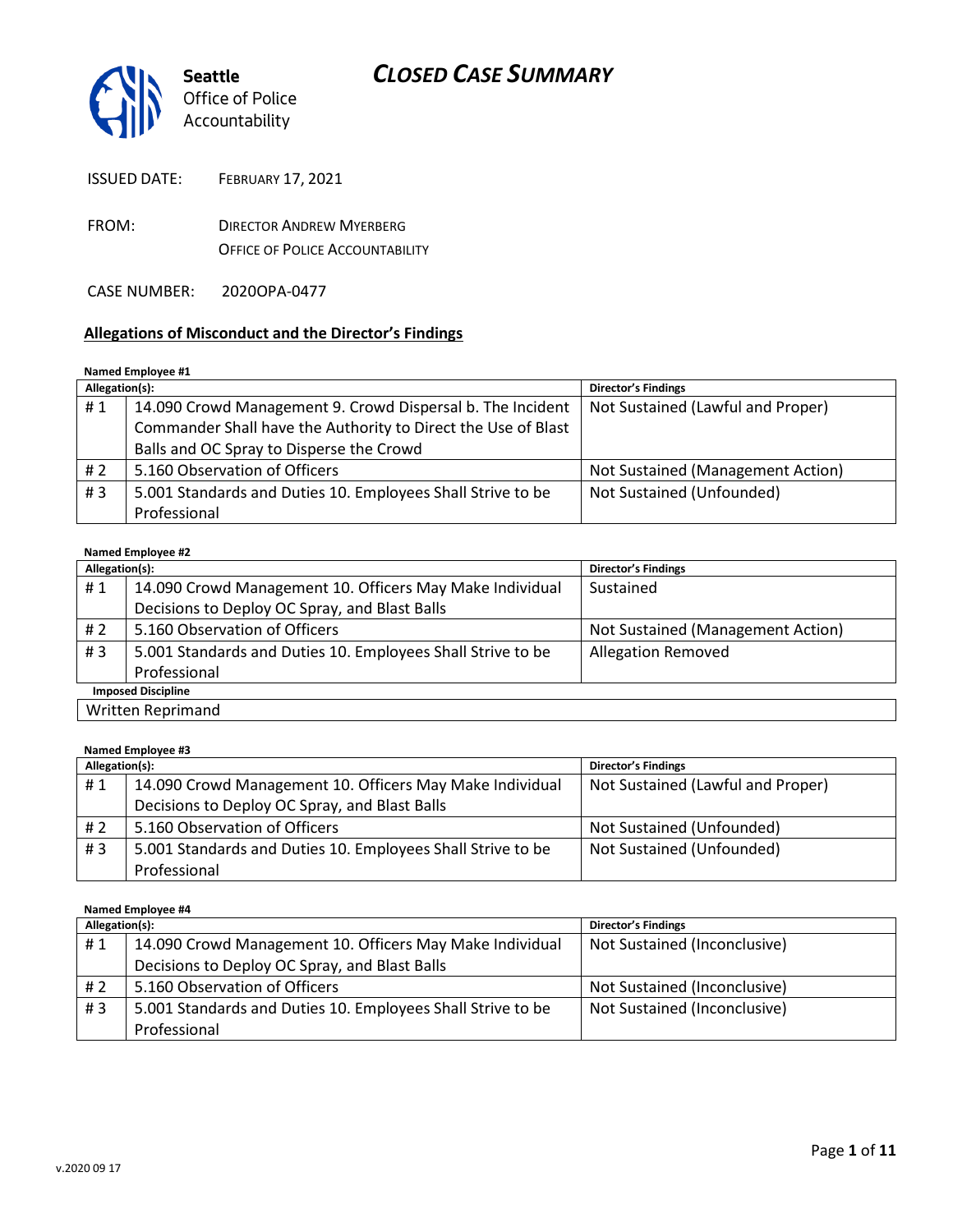

OPA CASE NUMBER: 2020OPA-0477

#### **EXECUTIVE SUMMARY:**

An anonymous Complainant alleged that the Subject and other journalists were targeted by SPD with OC spray. The incident occurred during two separate pushes by SPD on East Pine Street.

#### **ADMINISTRATIVE NOTE:**

OPA initially recommended that Allegation #2 against Named Employee #2 be Sustained. However, after further discussion at the discipline meeting in this matter, as well as a re-review of the Body Worn Video and Named Employee #1's use of force report and OPA interview, OPA agrees that the question of whether he definitively knew that the Subject and others were press at the time he used force and whether this knowledge informed his use of force is inconclusive. OPA accordingly altered its finding to incorporate the Management Actin Recommendation issued in the context of Named Employee #1.

#### **SUMMARY OF INVESTIGATION:**

This incident occurred on July 25, 2020 during the protests following the killing of George Floyd by a police officer in Minnesota. SPD's Incident Action Plan (IAP) for the day designated the then-Deputy Chief of Police as the citywide Incident Commander, as well as an SPD captain as the Operations Section Chief responsible for managing specific incidents. The IAP also designated Named Employee #1 (NE#1), a lieutenant, as the Deputy Operations Section Chief. NE#1 was tasked with on-the-ground crowd management.

On the afternoon of July 25, approximately 4,000 to 5,000 protesters gathered near the Seattle Police Department's East Precinct. Members of the crowd blocked access to the sally port on Pine Street, others attempted to dismantle fencing around the precinct, while still others smashed windows and attempted to set fire to the building. Approximately a minute after the fire was reported at the precinct, multiple lieutenants at the scene directed the use of less lethal tools to disperse the crowd.

Projectiles were also being thrown at officers prior to and throughout the incident. NE#1, the Deputy Operations Section Chief, determined that moving the crowd backwards was necessary because of an explosion or fire that went off at the precinct. Officers, including bicycle squads commanded by NE#1, conducted a series of pushes on Pine Street to move the crowd away from the precinct. It was during one of these pushes that the incident at issue in this case occurred.

#### **I. Narrative of Incident**

An individual, who is the Subject of this case, was visible on Body-Worn Video (BWV) of several officers, standing with a group of other individuals carrying cameras. They were on Pine Street west of the intersection of 11th and Pine, near a Rancho Bravo restaurant. The Subject is a well-known journalist and livestreamer in Seattle who covered this summer's protests extensively.

### *a. Body Worn Video*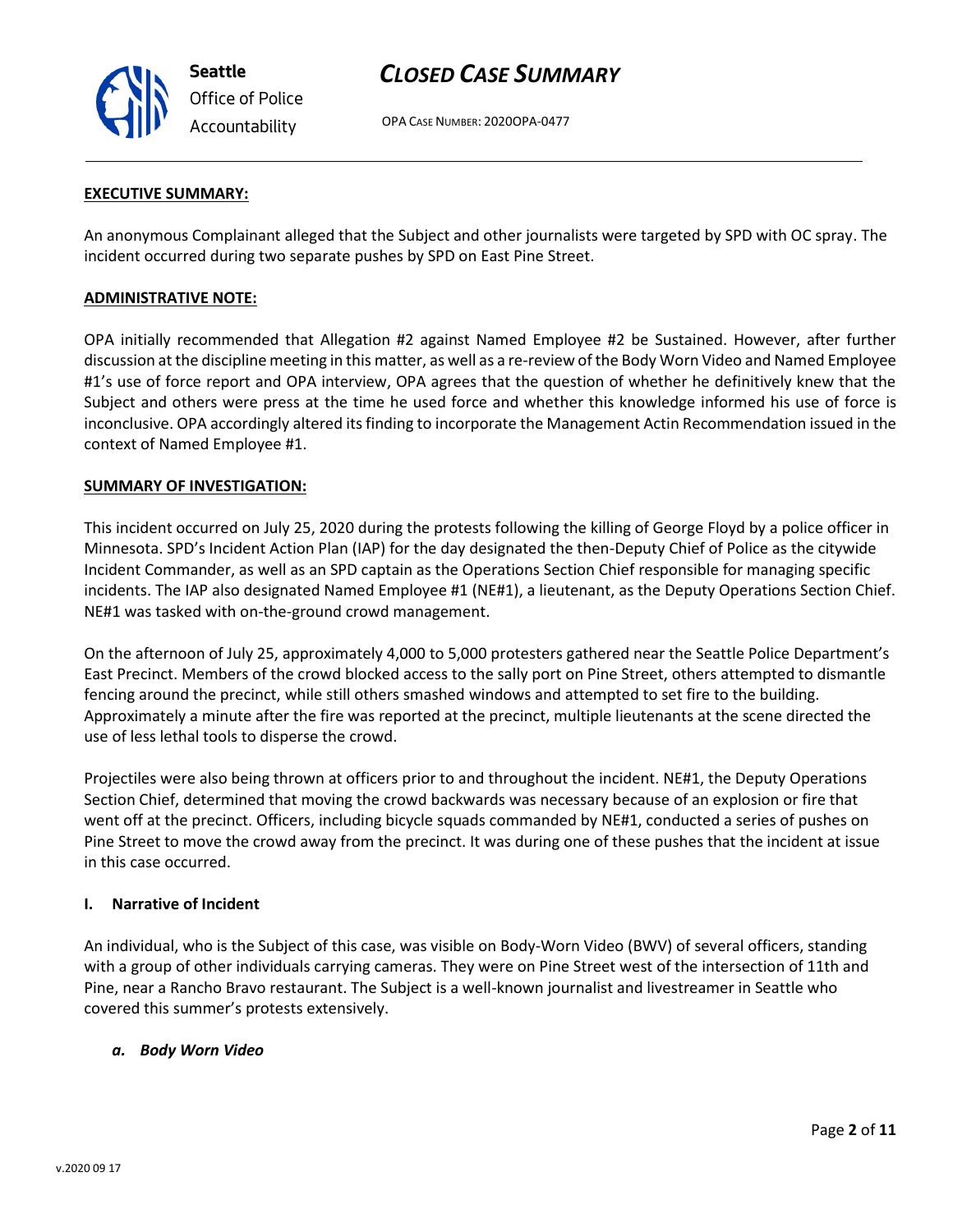OPA CASE NUMBER: 2020OPA-0477

BWV showed bicycle officers in a mobile fence line telling protesters to move back, and a PA announcement could be heard stating that the unlawful assembly must clear the area immediately. As the crowd moved back, bike officers leap-frogged forward to continue moving the crowd. Another announcement was heard on the BWV telling the crowd to move westbound or else individuals would be subject to arrest. Officers deployed blast balls to continue moving the crowd, and BWV showed that members of the crowd either attempted to throw them back or deployed fireworks as improvised explosives.

BWV showed the press group, including the Subject, on the left side of the street near a building. The Subject was livestreaming the event. The incident at issue constituted about two minutes of the livestream. Members of the press group verbally identified themselves and had multiple types of cameras. At least some individuals had badges around their necks, and some also had media company names and logos on their vests or gas masks. There was no designated media zone because the scene of protest was not static, so at times the press and public intermingled as the crowd was being pushed back.

As previously mentioned, NE#1 directed another officer to give the dispersal order to the crowd. Pursuant to that, if the crowd did not comply, NE#1 authorized the officers to use nonlethal force. NE#1 did not instruct any officers to prevent anyone in the crowd, including media, from recording. NE#1 did not personally use any force against members of the press during the incident. OPA did not uncover any evidence suggesting that NE#1 directed any force in the direction of the press group.

Named Employee #2 (NE#2) was part of the push to move the crowd back. At the time of the incident, NE#2 was near the press group operating as a "linebacker" – an officer who supports a mobile fence line. At one point, when the press group was near the Rancho Bravo restaurant, NE#2 could be heard telling them to move back. At the time, the individuals in the press group were visibly walking away from the police line as it advanced. BWV showed that NE#2 deployed a burst of OC spray in a horizontal plane. The press group was actively walking backwards while NE#2 continued to spray two of them. NE#2 sprayed one individual who was retreating with his back to the officers; the spray struck his right shoulder and the right side of his face. Another individual was walking backward when NE#2 deployed OC, hitting the left side of the individual's face and body. Subsequently, NE#2 left that part of the line to assist with an unrelated arrest.

Officers deployed blast balls and used OC spray on members of the crowd. The officers made another push forward and the press group started to move backwards, which increased the distance between the officers and the protesters. Named Employee #3 (NE#3) told the crowd to move back again. At one point, a member of the crowd carrying a board used the board to strike an officer's bicycle, which formed a part of the mobile fence line. NE#3 deployed OC against that individual. Shortly after, another individual with a blue umbrella refused to move back as NE#3 and the other officers advanced the line. NE#3 deployed OC against that individual. BWV showed the OC stream deflecting off the individual's umbrella, and it appeared that the spray deflected towards the press group. At one point, NE#3 told the group of press to back up. He gave the order three times, but BWV did not show them moving. The Subject could be heard stating that there was no room to move back, and NE#3 asserted that there was. During the push west, NE#3 made several more deployments of OC, but these did not appear to be targeted at members of the press group.



**Seattle** *Office of Police Accountability*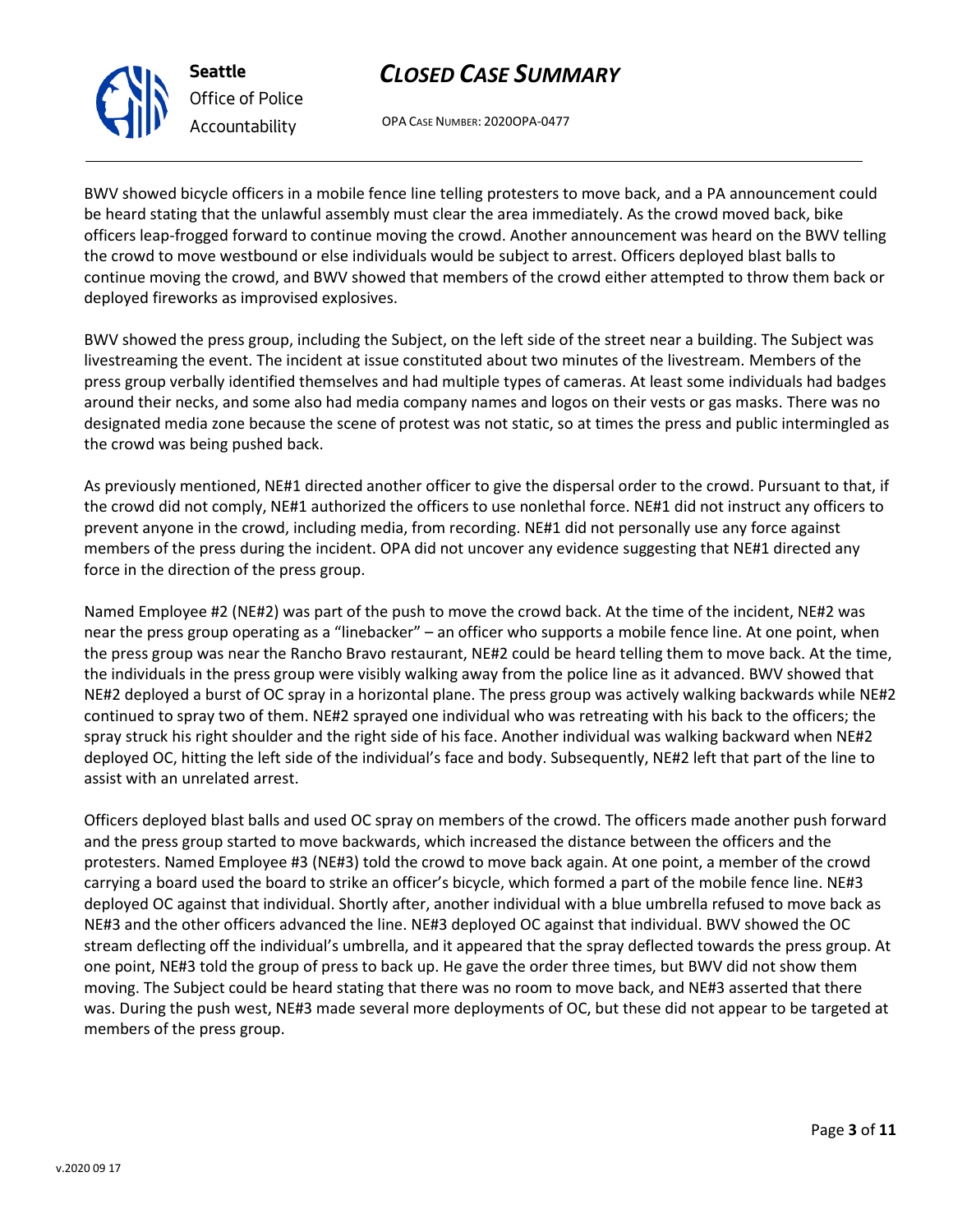

*Office of Police Accountability*

# *CLOSED CASE SUMMARY*

OPA CASE NUMBER: 2020OPA-0477

NE#3 also deployed blast balls as a way to break up the shield and umbrella wall that members of the crowd formed between themselves and the officers. It did not appear that NE#3 deployed any blast balls directly at the press group. Other officers then deployed blast balls at the general vicinity of the press group, potentially affecting them with OC from the detonations.

Several minutes after the initial OC spray deployment that affected the Subject and his colleagues, BWV showed a blast ball apparently thrown into the group of press. That blast ball landed between the Subject's feet and detonated, causing injury. OPA conducted a frame-by-frame analysis of this portion of NE#3's BWV, which depicted the blast ball deployment. That analysis was unable to identify the officer who threw the blast ball, and no use of force statements filed by officers conclusively identified the officer making this deployment. Consequently, OPA was not able to identify which officer threw the blast ball that detonated near the Subject.

OPA also examined BWV of another officer, which showed the blast ball flying after being thrown in an apparent high (overhand) deployment. The blast ball initially appeared to be directed into the center of the crowd rather than toward the left side of the police line, where the press group was located. While in flight, the blast ball hit a power line, causing it to redirect to the left and sharply down. It then landed near the Subject and detonated, as shown on NE#3's BWV above. OPA was still unable to identify which officer deployed this blast ball.

# *b. Subject's Live Stream Recording*

Video review of the Subject's livestream showed the Subject yelling at the officers that he was not their enemy and trying to keep the press group together. The livestream was consistent with the BWV. There were PA announcements, blast balls being deployed, and officers using OC spray. The Subject made several announcements that identified the group as media. He instructed the group to stay tightly together. The Subject's livestream showed that the Subject tried to get the group to follow officers' instructions to move backwards.

Similar to the BWV, the live stream showed NE#3 using OC spray against individuals with shields (such as boards and umbrellas) who were not complying with the orders to move back. The live stream also showed the Subject coughing and telling others that he could not breathe as NE#3 had directed OC spray to the left of the Subject. Consequently, OPA finds it likely that NE#3's deployment of OC spray inadvertently affected the Subject.

## **II. Witness Statements**

The Complainant remained anonymous and was not available to be interviewed. In the Complainant's initial complaint to OPA, he or she stated that SPD targeted the Subject and members of the press "all down the block." In particular, the Complainant referenced the incident near the Rancho Bravo restaurant. The Complainant noted that the complaint was based on a viewing of the Subject's livestream.

When the Subject was interviewed by OPA, he said that the press group was clearly identified and repeatedly told the officers that they were media. He said the group had a variety of cameras and insignia of media companies. The Subject urged the group to comply with the orders to move backwards, but it was difficult to do so quickly because there were lots of obstacles in the way (e.g., street signs, bike racks, trees).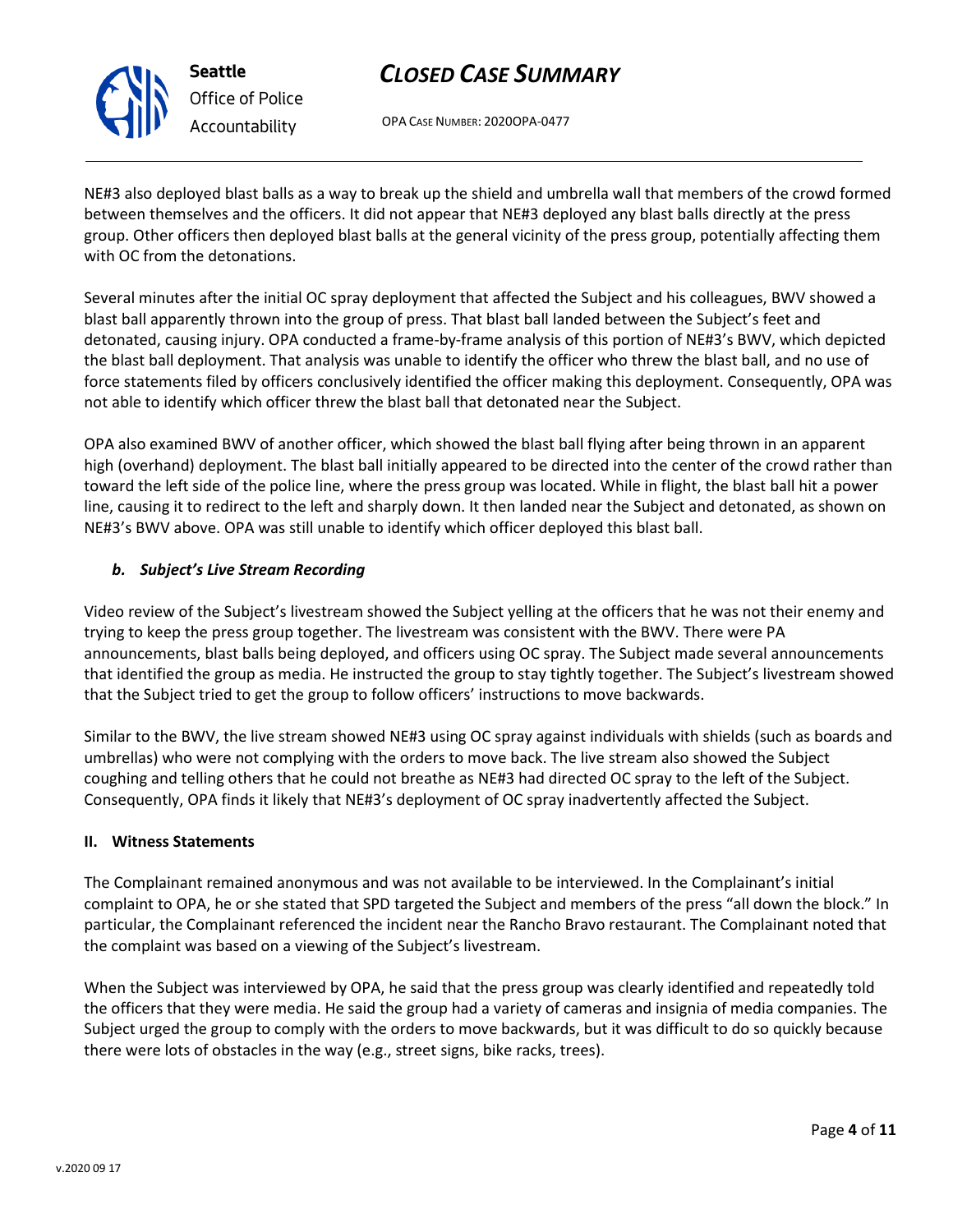OPA CASE NUMBER: 2020OPA-0477

# **III. Named Employee Interviews**

**Seattle**

*Office of Police Accountability*

When OPA interviewed NE#1, he said there was no plan to target members of the press. He also noted the difficulty of telling the difference between members of the press, people livestreaming, and other protesters. Typically, members of the press were identified based on uniform and cameras. NE#1, who conducted the roll-call briefing for officers before the incident, confirmed that officers were told that anyone could record them for any reason, and that press were only to be pushed back for safety reasons.

When OPA interviewed NE#2, he stated that the reason for the push was because some protesters were throwing explosives and rocks. He stated that several of the explosives appeared large enough to damage bicycles and cause officers to suffer injury. With respect to his decision to use force against the group of press, NE#2 explained that the press group was moving more slowly than other parts of the crowd, causing the police line to move forward at different rates. NE#2 said a gap had formed on the left side where the press group was, which increased the chance of protesters breaking through the line. He referenced the need to maintain the integrity of the police line to effectively move the crowd backwards.

NE#2 stated that the force was reasonable because individuals at the front of a protest chose to be there, to be in contact with the police, and to obstruct the movement of the police line. He said that the force was necessary because the press group was preventing or delaying the forward motion of the line and creating gaps. NE#2 explained that when a crowd is stationary, it is easier for individuals to pick up objects and throw them and that it was therefore necessary for SPD to create movement. NE#2 stated that the force was proportional because lesser force (such as forward motion of the police line or de minimis force used to direct the protesters) was not effective.

NE#2 stated that the decision to use OC spray was his individual decision, but it was in line with the order from NE#1 to be able to use less lethal munitions to move the crowd. NE#2 also stated that he did not recognize anyone in the group as members of the press. He did not recall what they were wearing, but upon review of the BWV said that they appeared to be wearing regular clothes like other protesters in the crowd. NE#2 cited significant crowd noise making it difficult for him to hear and did not recall members of the group stating that they were press.

When OPA interviewed NE#3, he stated that he only used force against individuals who were directly assaulting him by throwing large rocks, fireworks, and bricks, or who were not complying with the order to move back. NE#3 explained that objects were being thrown at officers from behind the shields, so he determined the use of force was necessary to protect the officers and other members of the crowd from being hit. NE#3 did not know if he used force against any members of the press because he did not recognize any press group and believed they were intermingled with the crowd.

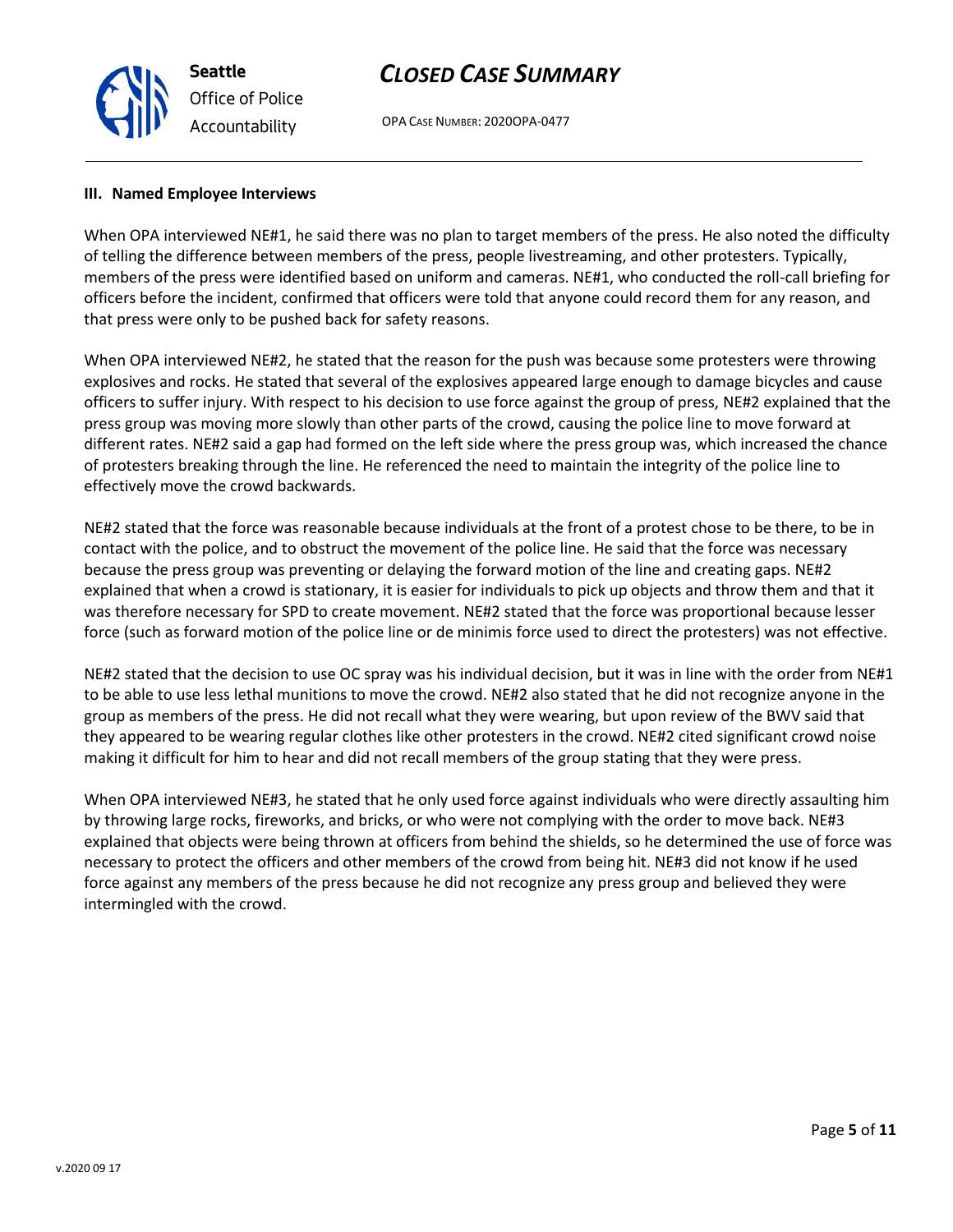

OPA CASE NUMBER: 2020OPA-0477

#### **ANALYSIS AND CONCLUSIONS:**

#### **Named Employee #1 - Allegation #1**

### *14.090 Crowd Management 9. Crowd Dispersal b. The Incident Commander Shall have the Authority to Direct the Use of Blast Balls and OC Spray to Disperse the Crowd*

SPD Policy 14.090-POL-9(b) states that the Incident Commander (IC) has the authority to direct the use of blast balls and OC spray to disperse a crowd. (SPD Policy 14.090-POL-9(b)) A lieutenant may authorize the use of blast balls and OC spray where an immediate life safety emergency exists, and there is insufficient time to obtain approval from the IC. (*Id*.) The policy defines a "life safety emergency" as "an unplanned, dynamic situation where immediate police action is necessary to protect the officers' and/or the public's safety." (*Id*.) It goes on to state that when feasible, a dispersal order should be given and the crowd afforded sufficient time to disperse prior to the use of blast balls and OC. (*Id*.) Similarly, when feasible, blast balls and OC should not be deployed in the vicinity of people who do not pose a threat to safety or property. (*Id*.)

At the outset, OPA finds that NE#1—who was acting as the incident commander for the purposes of managing this crowd—had the requisite justification to order that the crowd be dispersed. Of all the protests examined by OPA, the events of July 25 were more violent than most. The crowd present at the East Precinct clearly attempted to interfere with the operation of the precinct and succeeded in causing non-trivial damage to the building itself. Indeed, setting a fire in the precinct amounted to precisely the kind of "life safety emergency" contemplated in this policy, meaning that even had NE#1 not been acting as the incident commander, he would have been justified in ordering immediate crowd dispersal.

Though NE#1 gave the dispersal order, he did not direct any officers to deploy munitions at members of the press or at the area of the line where the press group was specifically. Officers were instructed to push back the crowd for safety reasons, and the press group was pushed back along with any other protesters. NE#2 and NE#3 confirmed that the deployments at issue were individual decisions. Given this, OPA finds that NE#1 did not bear personal responsibility for the uses of force that affected them. As such, OPA recommends that this allegation be Not Sustained – Lawful and Proper.

#### Recommended Finding: **Not Sustained (Lawful and Proper)**

#### **Named Employee #1 - Allegation #2** *5.160 Observation of Officers*

SPD Policy 5.160 states that:

[A] person not involved in an incident may remain in the vicinity of any stop, detention, arrest, or other incident occurring in a public place, and observe or record activity and express themselves, including making comments critical of an officer's actions, so long as the person's conduct and presence are otherwise lawful.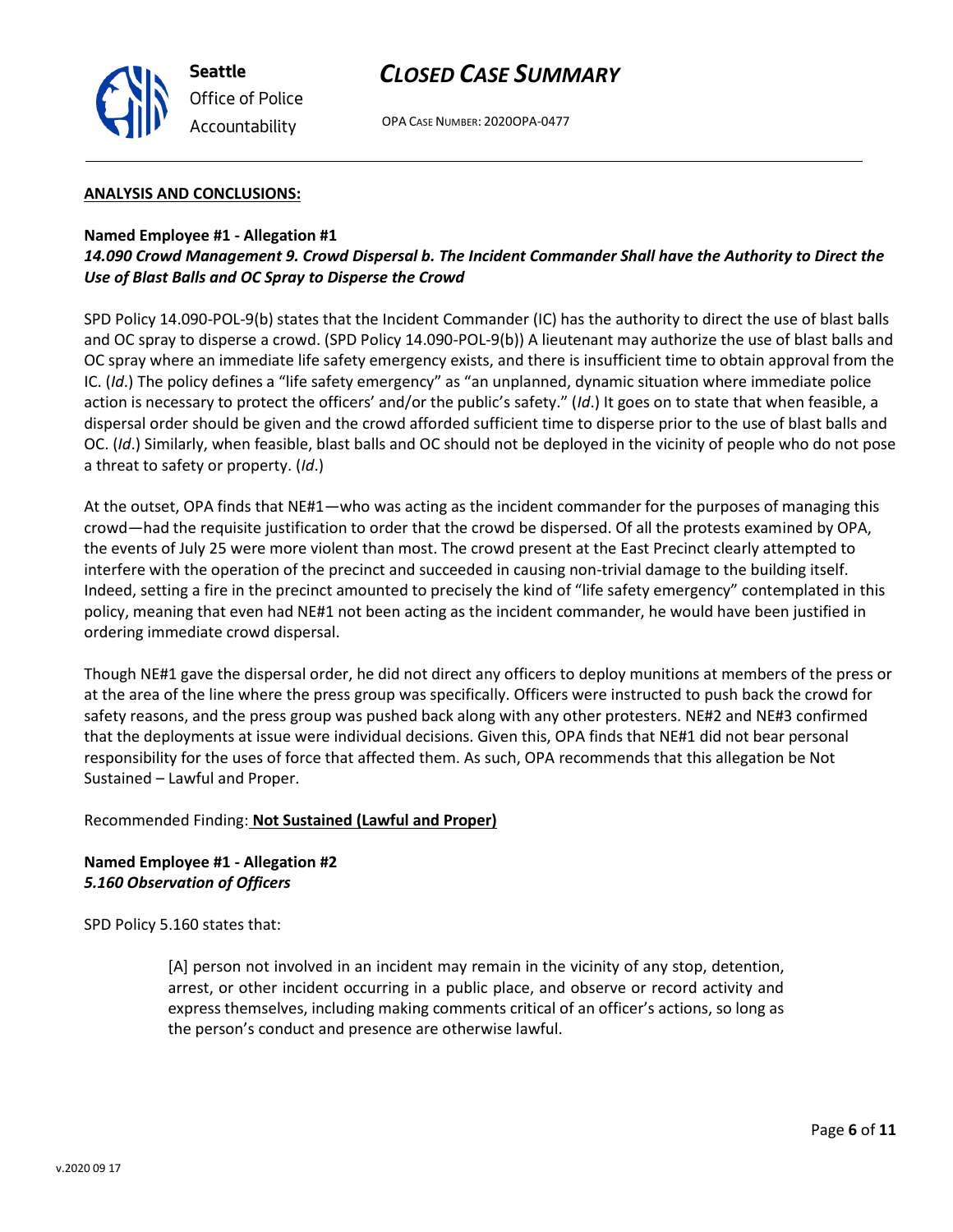

**Seattle** *Office of Police Accountability*

# *CLOSED CASE SUMMARY*

OPA CASE NUMBER: 2020OPA-0477

The policy provides several factors that may be relevant to determining whether it was permissible to remove an individual from the vicinity of law enforcement activity, which include: "officer safety, the protection of the suspect or person being detained, including his or her right to privacy, and the safety of onlookers."

As discussed above, OPA does not find that NE#1 took any actions to cause media to be targeted with force or to prevent media from observing and recording officers.

That being said, OPA notes that, at the time of this case, there was no specific policy governing how to handle media or, for that matter, legal observers and medics at demonstrations. In a separate case – 2020OPA-0403 – OPA recommended that SPD create such a policy and set clear rules of engagement surrounding media. OPA requested that this include language concerning when force could be used on or in the vicinity of members of the media (implicitly including how to best avoid inadvertent effects of force on media), what types of offenses members of the media acting in their official capacities could be arrested for, and a more robust screening process both before and after the decision to arrest. OPA also requested that the Department make sure to set forth these rules of engagement in each pre-demonstration Incident Action Plan. Lastly, OPA requested that the Department explicitly exempt trespass from those offenses for which members of the media could be arrested, absent a threat of harm to officers or others. Since that time, SPD has developed a new policy concerning media at demonstrations that fulfills some of OPA's requests. OPA renews its recommendation that all of the provisions it identified be included in the next iteration of this policy, which will be completed later this year.

Accordingly, OPA recommends that this allegation be Not Sustained – Management Action.

## Recommended Finding: **Not Sustained (Management Action)**

### **Named Employee #1 - Allegation #3** *5.001 Standards and Duties 10. Employees Shall Strive to be Professional*

SPD Policy 5.001-POL-10 requires that SPD employees "strive to be professional." The policy further instructs that "employees may not engage in behavior that undermines public trust in the Department, the officer, or other officers" whether on or off duty. (SPD Policy 5.001-POL-10.) The policy further states the following: "Any time employees represent the Department or identify themselves as police officers or Department employees, they will not use profanity directed as an insult or any language that is derogatory, contemptuous, or disrespectful toward any person." (*Id*.) Lastly, the policy instructs Department employees to "avoid unnecessary escalation of events even if those events do not end in reportable uses of force." (*Id*.)

This allegation was classified against NE#1 as, if he directed officers to target media, it would represent a significant violation of public trust and would, thus, be unprofessional. However, as indicated above, there was no basis to conclude that he did so.

Accordingly, OPA recommends that this allegation be Not Sustained – Unfounded.

## Recommended Finding: **Not Sustained (Unfounded)**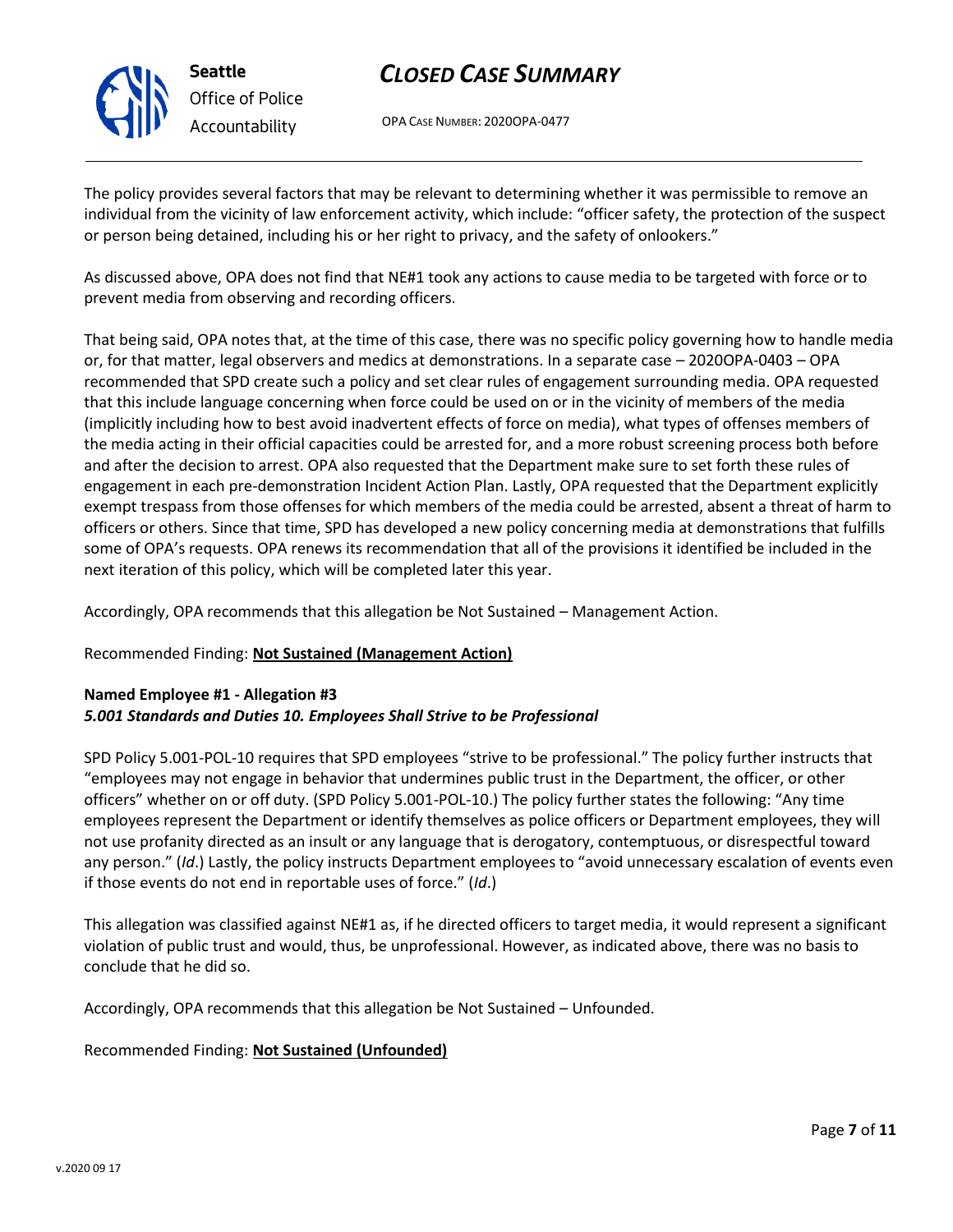

OPA CASE NUMBER: 2020OPA-0477

### **Named Employee #2 - Allegation #1** *14.090 Crowd Management 10. Officers May Make Individual Decisions to Deploy OC Spray, and Blast Balls*

SPD Policy 14.090-POL-10 states that deployment of OC spray or blast balls shall have the primary objective of defending the officer, defending another, or preventing significant destruction of property. (SPD Policy 14.090-POL-10.) It further states that individual officers may deploy OC spray or blast balls "at the specific suspect(s) who are posing a threat" and that if feasible, officers must provide a verbal warning prior to deployment. (*Id*.) Finally, the policy states that when feasible, officers will provide aid to subjects exposed to OC and/or blast balls and will request medical assistance when subjects complain of continued effects from OC or blast balls. Officers will request medical assistance when a subject appears to have been injured. (*Id*.) An officer's decision to deploy OC or blast balls must be consistent with Title 8 – Use of Force. (*Id*.)

OPA finds that NE#2's use of force in the form of deploying OC spray against members of the press group who were walking away at the time he made the deployment violated this policy. That the individuals were retreating at the time was established by the BWV. One individual who NE#2 sprayed was walking away with his back to the officer line; the other was facing the line but walking backward as he did so. There were many obstacles in the way and a large crowd behind the group of press, and it was reasonable under these circumstances that they could not necessarily move at the speed NE#2 or other officers may have ideally preferred.

Moreover, OPA did not identify any evidence to show that this group intentionally obstructed officers, let alone committed any violence. In fact, the weight of the evidence suggests the opposite. The Subject's livestream showed him coordinating with other members of the press group to move backward, and the Subject could be heard repeating officer instructions to keep moving to others. While NE#2 may not have been aware of this fact due to noise, OPA's review suggested that members of this group made all reasonable efforts to comply with officers' lawful commands.

The application of OC spray was improper both because the individuals were not actively obstructing officers and because they did not pose an active threat to officer safety or property. While NE#1 contended that the threat was to the integrity of the line, this did not appear to be clearly established by the BWV and did not warrant the use of OC spray given the totality of the individuals' conduct. Ultimately, though OPA recognizes that this was a dynamic protest and significant lawbreaking including assaults occurred, BWV did not show any of it coming from this group. Accordingly, OPA finds that NE#2's use of pepper spray violated policy and recommends that this allegation be Sustained.

## Recommended Finding: **Sustained**

## **Named Employee #2 - Allegation #2** *5.160 Observation of Officers*

During his OPA interview, NE#2 denied being aware that the individuals he targeted with OC spray were media. He said that he did not know this until he received notice of this complaint.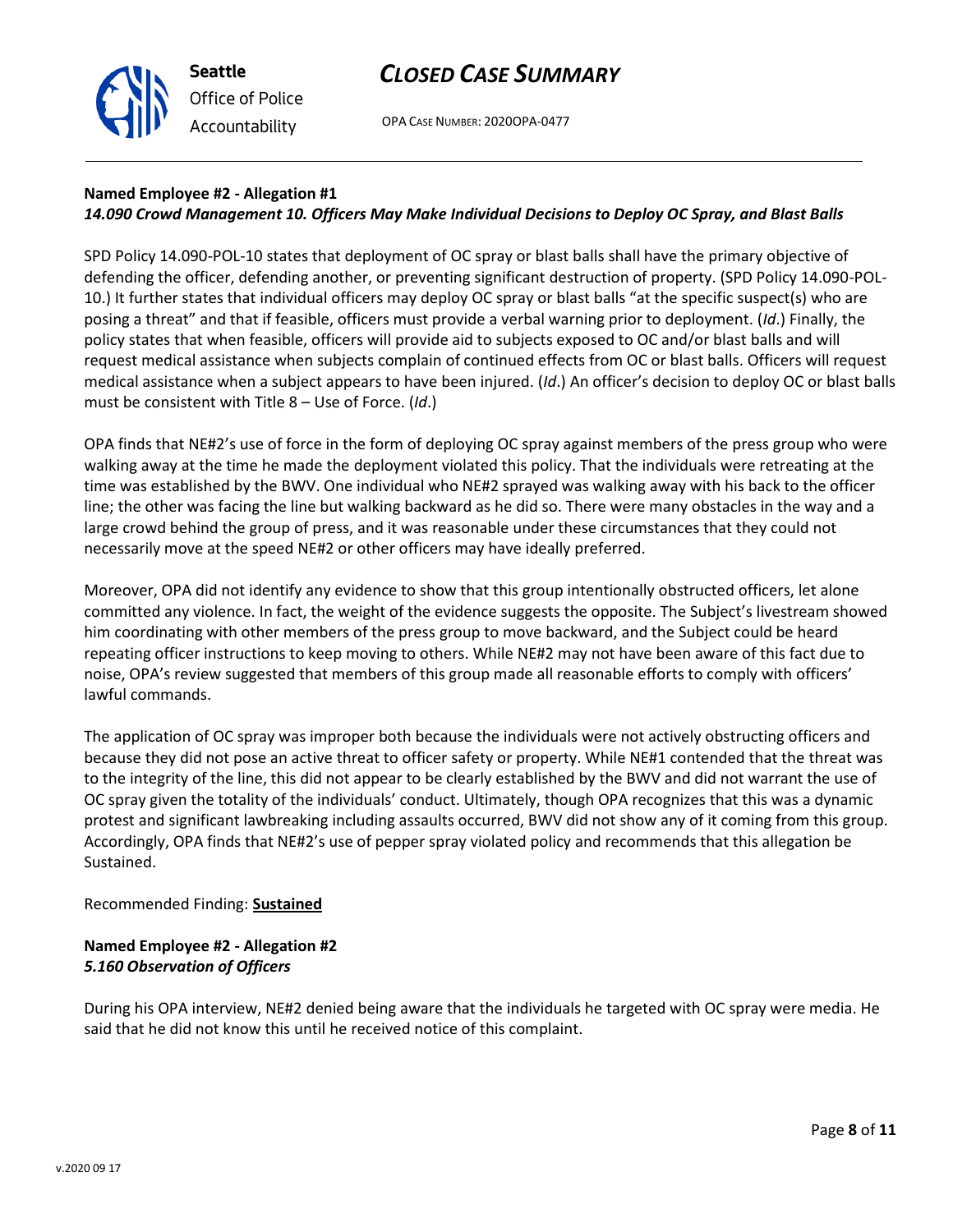

**Seattle** *Office of Police Accountability*

# *CLOSED CASE SUMMARY*

OPA CASE NUMBER: 2020OPA-0477

In OPA's opinion, the totality of the video indicated that, throughout the demonstration, the individuals were recognizable as press. For example, many had press credentials or other identification on lanyards around their necks, they largely stayed grouped together, they made oral statements to officers that they were press, and most if not all had phones or cameras out and were utilizing them to record the demonstration.

The above being said, and while OPA believes that the officers staffing the protest, including NE#2, should have known that the individuals were press, OPA cannot foreclose the possibility that, given the fluidity of the moment at issue here and given that individuals in the crowd were walking away and were turned around at the time of the force, NE#2 did not recognize this. Accordingly, whether NE#2 was aware that the individuals were press and intentionally pepper sprayed them regardless, thus preventing them from carrying out their duties, is inconclusive.

However, for the same reasons as articulated in the context of Named Employee #1, this case is emblematic of why the Department needs to create a more robust policy concerning officer interactions with press during demonstrations. Accordingly, OPA recommends that this allegation be Not Sustained and refers to the above Management Action Recommendation. (*See* Named Employee #1 – Allegation #2.)

## Recommended Finding: **Not Sustained (Management Action)**

# **Named Employee #2 - Allegation #3** *5.001 Standards and Duties 10. Employees Shall Strive to be Professional*

This allegation was added to evaluate the Complainant's contention that NE#2 intentionally targeted press based on the status of their employment rather than based on his perceptions of their conduct and its impact on overall officer safety. If true, this conduct would have violated the public's trust and confidence.

Based on the totality of the evidence, OPA finds no evidence to dispute NE#2's assertion that he used force on the individuals based on his perceived need to keep the integrity of the line together, not because of their status as members of the press. While OPA finds that this was not a sufficient justification for NE#2's force, this conduct is fully captured by Allegation #1 and Allegation #2.

Given this, OPA recommends that this allegation be removed.

## Recommended Finding: **Allegation Removed**

### **Named Employee #3 - Allegation #1** *14.090 Crowd Management 10. Officers May Make Individual Decisions to Deploy OC Spray, and Blast Balls*

As a threshold matter, OPA did not find that any of NE#3's OC spray deployments were targeted at members of the press group.

NE#3 did deploy OC spray against an individual with an umbrella who was not obeying officers' orders to move back. This deployment was consistent with SPD Policy as a dispersal order had been given for safety concerns near the precinct and this individual was actively and intentionally obstructing officers' attempts to move the crowd back. In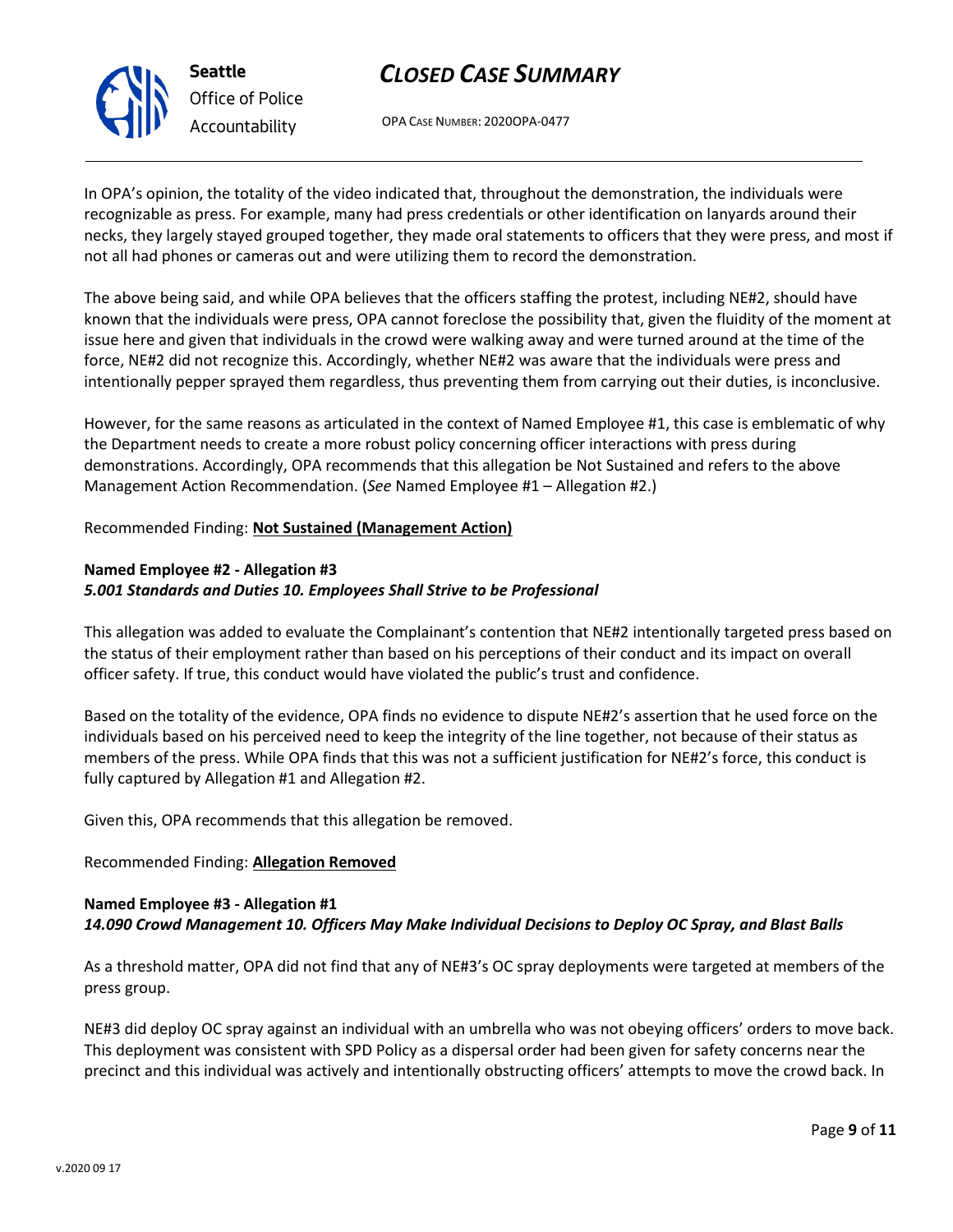

OPA CASE NUMBER: 2020OPA-0477

addition, as documented on his BWV, each of NE#3's other deployments were targeted at specific obstructive or assaultive conduct.

OPA notes that NE#3's deployments that targeted the individual with the umbrella appeared to incidentally affect the Subject and potentially others when it deflected. While this was regrettable, NE#3 did not himself intend to cause the exposure. Moreover, when members of the public, including media, are in the front lines of a demonstration that is being lawfully dispersed, they accept the risk of at least some inadvertent effects from lesslethal tools.

For these reasons, OPA recommends that this allegation be Not Sustained – Lawful and Proper.

Recommended Finding: **Not Sustained (Lawful and Proper)**

### **Named Employee #3 - Allegation #2** *5.160 Observation of Officers*

NE#3 did not target or use any force directed towards members of the media. As such, there is no evidence that he engaged in actions purposed to prevent them recording or observing officer actions.

Accordingly, OPA recommends that this allegation and Allegation #3, below, be Not Sustained – Unfounded.

## Recommended Finding**: Not Sustained (Unfounded)**

### **Named Employee #3 - Allegation #3** *5.001 Standards and Duties 10. Employees Shall Strive to be Professional*

For the same reasons as stated above (*see* Named Employee #3 – Allegation #2), OPA recommends that this allegation be Not Sustained – Unfounded.

### Recommended Finding: **Not Sustained (Unfounded)**

## **Named Employee #4 - Allegation #1**

### *14.090 Crowd Management 10. Officers May Make Individual Decisions to Deploy OC Spray, and Blast Balls*

With respect to the blast ball that landed at the Subject's feet and exploded, OPA was unable to identify which officer threw the blast ball. Consequently, OPA cannot determine where the blast ball was intended to be thrown. It appeared that the blast ball hit a power line, which changed its trajectory causing it to land at the Subject's feet. However, because it cannot identify the intended target, OPA cannot determine whether the deployment was consistent with policy or not. As such, OPA recommends that this allegation be Not Sustained – Inconclusive.

### Recommended Finding**: Not Sustained (Inconclusive)**